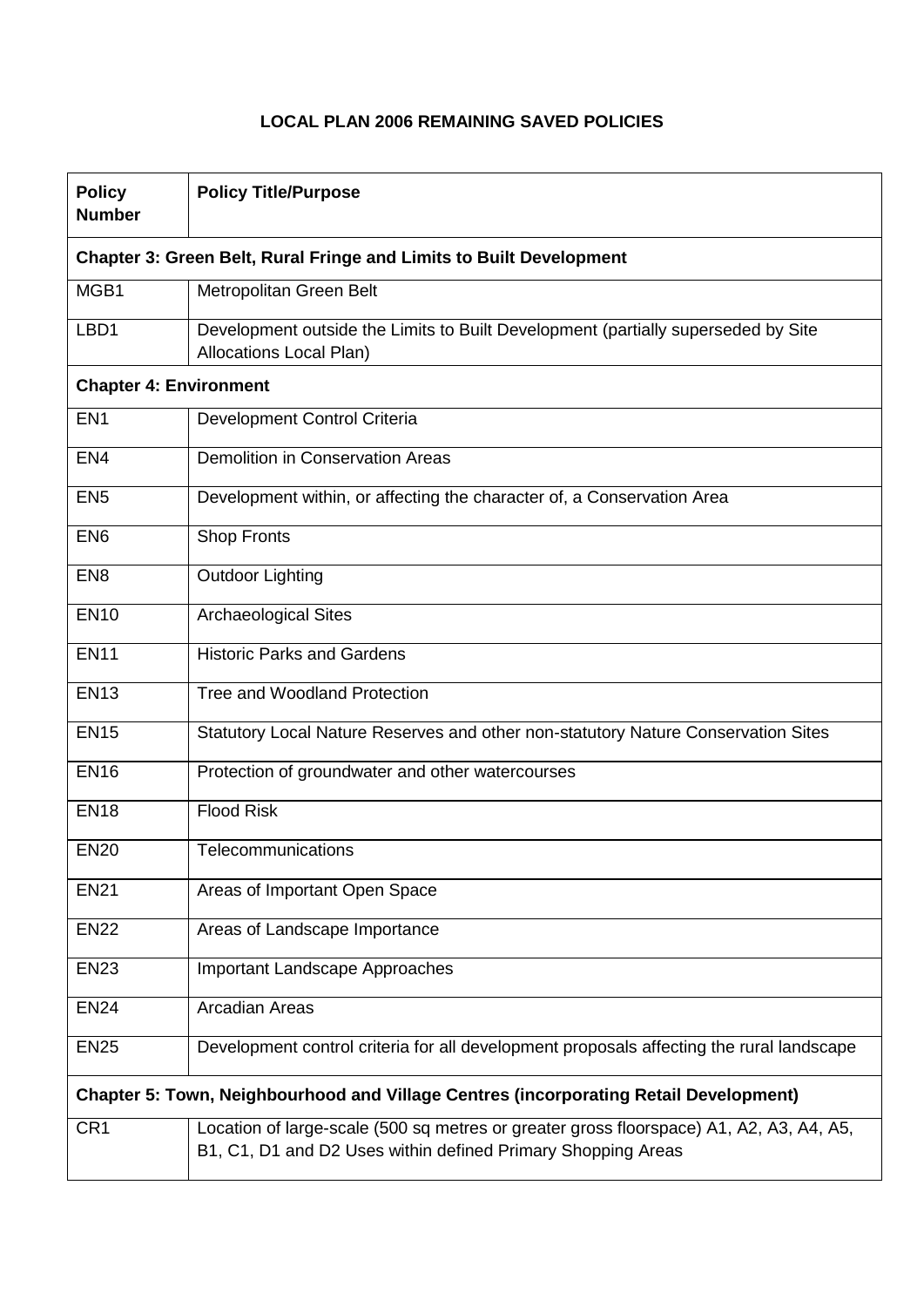| <b>Policy</b><br><b>Number</b>         | <b>Policy Title/Purpose</b>                                                                                                                                                                                        |  |
|----------------------------------------|--------------------------------------------------------------------------------------------------------------------------------------------------------------------------------------------------------------------|--|
| CR <sub>2</sub>                        | Location of large-scale (500 sq metres or greater gross floorspace) A1, A2, A3, A4, A5,<br>B1, C1, D1 and D2 Uses outside defined Primary Shopping Areas                                                           |  |
| CR <sub>3</sub>                        | Location of proposals for small-scale (less than 500 sq metres gross floorspace) A1, A2,<br>A3, A4, A5, B1, C1, D1 and D2 Uses within defined Primary Shopping Areas,<br>Neighbourhood Centres and Village Centres |  |
| CR <sub>5</sub>                        | Royal Tunbridge Wells Primary Shopping Area                                                                                                                                                                        |  |
| CR7                                    | Southborough Primary Shopping Area                                                                                                                                                                                 |  |
| CR <sub>9</sub>                        | Paddock Wood Primary Shopping Area                                                                                                                                                                                 |  |
| <b>CR11</b>                            | Cranbrook Primary Shopping Area                                                                                                                                                                                    |  |
| <b>CR12</b>                            | Hawkhurst Primary Shopping Area                                                                                                                                                                                    |  |
| <b>CR13</b>                            | Retention of community facilities in neighbourhood centres or villages                                                                                                                                             |  |
| <b>Chapter 6: Housing</b>              |                                                                                                                                                                                                                    |  |
| H1                                     | Retention of the existing stock                                                                                                                                                                                    |  |
| H <sub>2</sub>                         | Small and intermediate sized dwellings                                                                                                                                                                             |  |
| H <sub>4</sub>                         | <b>Gypsy Sites</b>                                                                                                                                                                                                 |  |
| H <sub>5</sub>                         | Residential development within Limits to Built Development                                                                                                                                                         |  |
| H <sub>8</sub>                         | Affordable housing outside the Limits to Built Development                                                                                                                                                         |  |
| H <sub>9</sub>                         | Key workers' dwellings in association with Rural Employment                                                                                                                                                        |  |
| H <sub>10</sub>                        | Replacement dwellings outside the Limits to Built Development                                                                                                                                                      |  |
| H11                                    | Extensions to dwellings outside the Limits to Built Development                                                                                                                                                    |  |
| H <sub>13</sub>                        | Conversion of rural buildings to residential use outside the Limits to Built Development                                                                                                                           |  |
| <b>Chapter 7: Economic Development</b> |                                                                                                                                                                                                                    |  |
| ED <sub>1</sub>                        | Location of large-scale (500sq metres or greater gross floorspace) or greater proposals<br>for B1 light industrial development within Economic Development Areas                                                   |  |
| ED <sub>2</sub>                        | Location of small-scale (less than 500sq metres gross floorspace) B1 development                                                                                                                                   |  |
| ED <sub>3</sub>                        | Location of B2 and B8 Uses within Economic Development Areas                                                                                                                                                       |  |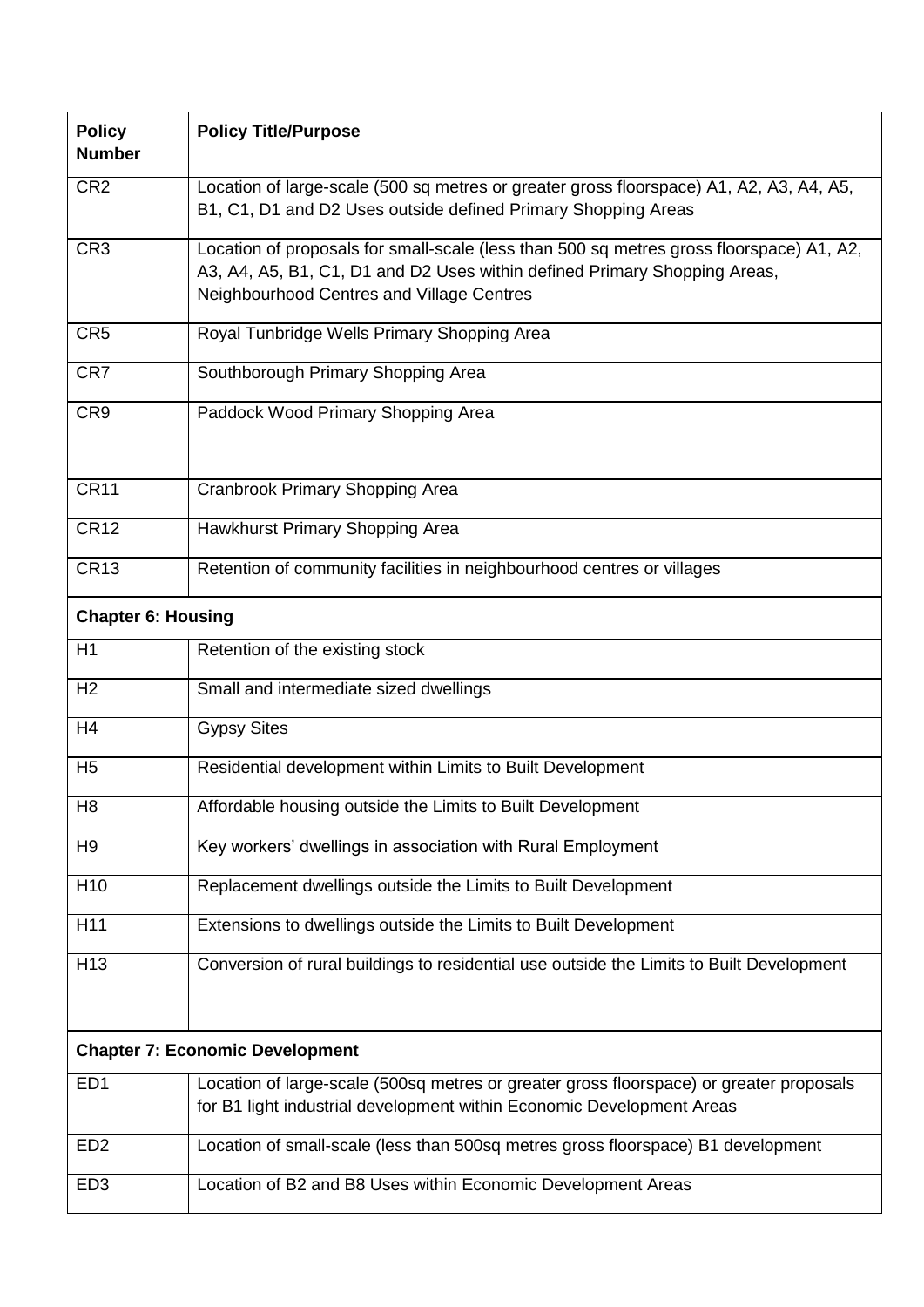| <b>Policy</b><br><b>Number</b>           | <b>Policy Title/Purpose</b>                                                                                                            |  |  |
|------------------------------------------|----------------------------------------------------------------------------------------------------------------------------------------|--|--|
| ED <sub>5</sub>                          | Conversion of rural buildings to Economic Development Use outside Limits to Built<br>Development                                       |  |  |
| <b>Chapter 8: Tourism</b>                |                                                                                                                                        |  |  |
| T <sub>1</sub>                           | Location for small-scale new or extended tourism accommodation                                                                         |  |  |
| T <sub>2</sub>                           | Retention of tourist accommodation                                                                                                     |  |  |
| T <sub>3</sub>                           | Tourism accommodation outside the Limits to Built Development                                                                          |  |  |
| <b>Chapter 9: Recreation</b>             |                                                                                                                                        |  |  |
| R <sub>1</sub>                           | Retention of existing recreation open space                                                                                            |  |  |
| R <sub>2</sub>                           | Recreation open space in development of more than 15 bedspaces                                                                         |  |  |
| R <sub>6</sub>                           | <b>Retention of allotments</b>                                                                                                         |  |  |
| <b>Chapter 10: Community Services</b>    |                                                                                                                                        |  |  |
| CS <sub>4</sub>                          | Development contributions to school provision for developments over 15 bedspaces                                                       |  |  |
| CS <sub>6</sub>                          | Retention of community buildings                                                                                                       |  |  |
| <b>Chapter 11: Transport and Parking</b> |                                                                                                                                        |  |  |
| TP <sub>1</sub>                          | Major development requiring Transport Assessments and a Travel Plan                                                                    |  |  |
| TP <sub>2</sub>                          | Multi-modal access for smaller-scale non-residential development                                                                       |  |  |
| TP3                                      | $\mathbf{r}$ , and $\mathbf{r}$<br>Multi-modal access for large-scale residential developments                                         |  |  |
| TP4                                      | Access to the road network                                                                                                             |  |  |
| TP <sub>5</sub>                          | <b>Vehicle Parking Standards</b>                                                                                                       |  |  |
| TP <sub>6</sub>                          | Tunbridge Wells Central Access Zone (residential) Vehicle Parking Standards                                                            |  |  |
| TP7                                      | Tunbridge Wells Central Parking Zone (commercial)                                                                                      |  |  |
| TP <sub>8</sub>                          | Vehicle parking for small-scale changes of use to non-residential and development<br>affecting Listed Buildings and Conservation Areas |  |  |
| TP <sub>9</sub>                          | <b>Cycle Parking</b>                                                                                                                   |  |  |
| <b>TP10</b>                              | A21: Tonbridge to Pembury Bypass                                                                                                       |  |  |
| <b>TP11</b>                              | A21: Other Improvements                                                                                                                |  |  |
| <b>TP12</b>                              | A228: Colts Hill Bypass                                                                                                                |  |  |